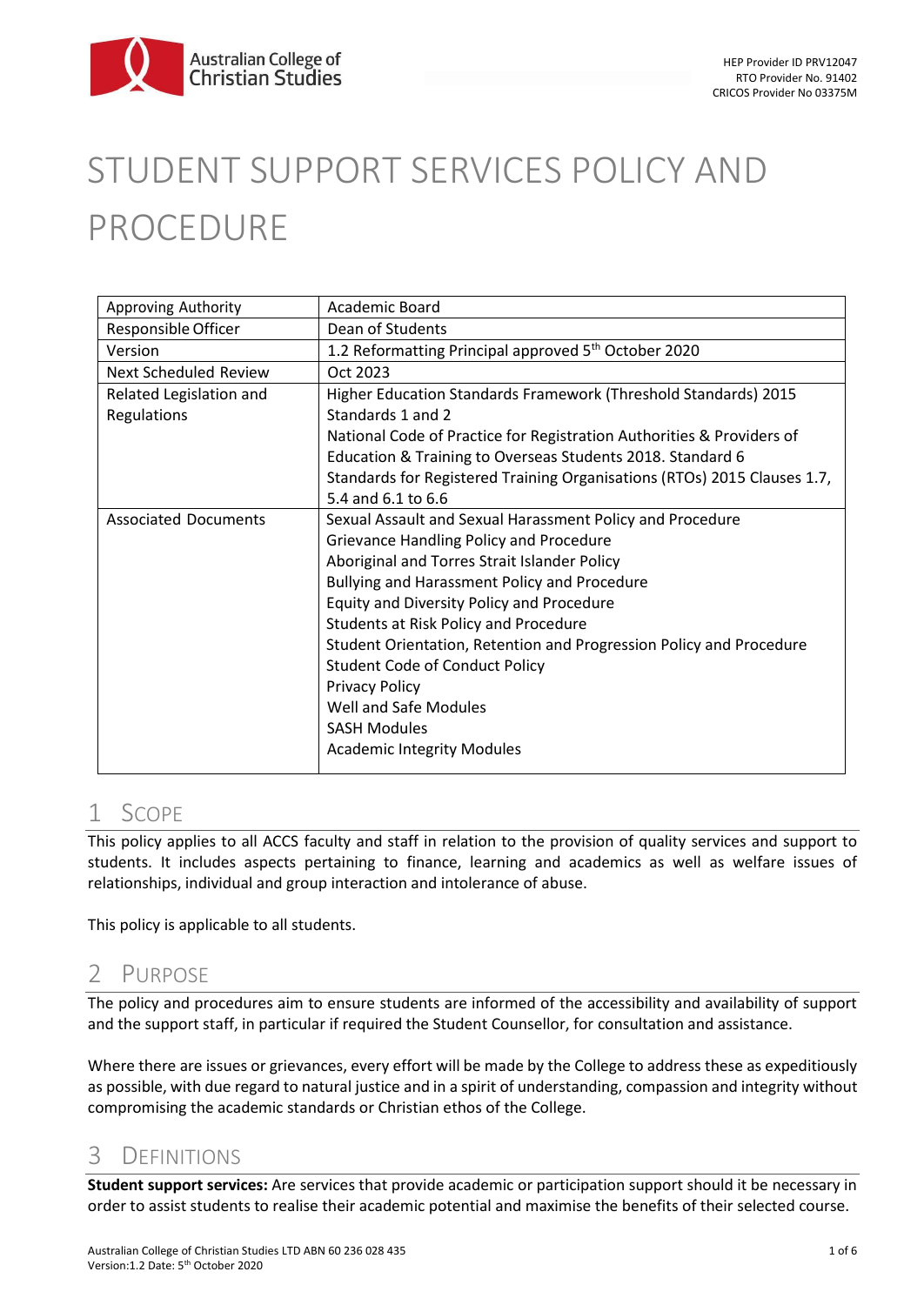



#### **Reasonable support** is:

a) services provided which are necessary to ensure all students have the opportunity to engage in their studies to achieve their academic potential.

b) comparable to a need without placing an unwarranted burden on the provider of the service.

# 4 POLICY/PROCEDURE STATEMENT

This Policy aims to outline the reasonable and ongoing support services in place to assist students to achieve their academic potential and applicable learning knowledge and skill development.

The Dean of Students is to provide a basic advisory service to all students seeking advice or experiencing difficulties inclusive of aspects of an academic or personal nature.

In addition to basic support for international students help them access study support and welfare-related services such as for no referral cost, however, the student is responsible for any cost of services in addition to what the College provides. Advice and assistance include:

- Legal Services
- Accommodation
- Emergency and Health Services
- Facilities and
- Complaints and appeals processes
- Student visa conditions

Information and College requirements are provided during orientation and on the College Learning Management System which provides relevant documentation and modules for training.

#### **Procedures**

- 1. **Orientation of New Students** The first day of each trimester is set aside for orientation of new students. All information provided is also on Moodle and all students are required to complete the Module should they not be able to attend either virtually or in person. In addition to operational expectations and support services expectations for interacting within the College community are outlined. These expectations are for all interaction, in class and online.
- 2. **Compulsory Modules**for SASH, Well and Safe students and Academic Integrity are provided for completion within the first weeks of study.
- 3. **A Student Handbook** is available to all students which addresses in detail matters concerning College life. It is located on the Student Information Page on the Moodle portal.

#### **4. Assistance in Developing Learning Skills**

The College requires all students to complete the subject Critical Thinking and Writing Skills(TA7101) unless evidence is provided that appropriate skills have been developed through prior courses of study. The subject assists students to develop skills in study and academic expression that will facilitate all subsequent studies. Topics covered in this subject may include, learning and motivation, time management, active study, academic reading – previewing, scanning, skimming, assessing, analysing; academic writing – background research, purpose, content, structure, presentation of papers; writing reviews and reports; referencing and handling examinations.

#### **5. Academic Support**

Academic support is available to each student via direct consultation, telephone and email communication with the relevant lecturer or the Faculty Head. Assistance with administrative matters is available to each student via direct consultation, phone and email communication with the College Registrar/Dean of Students.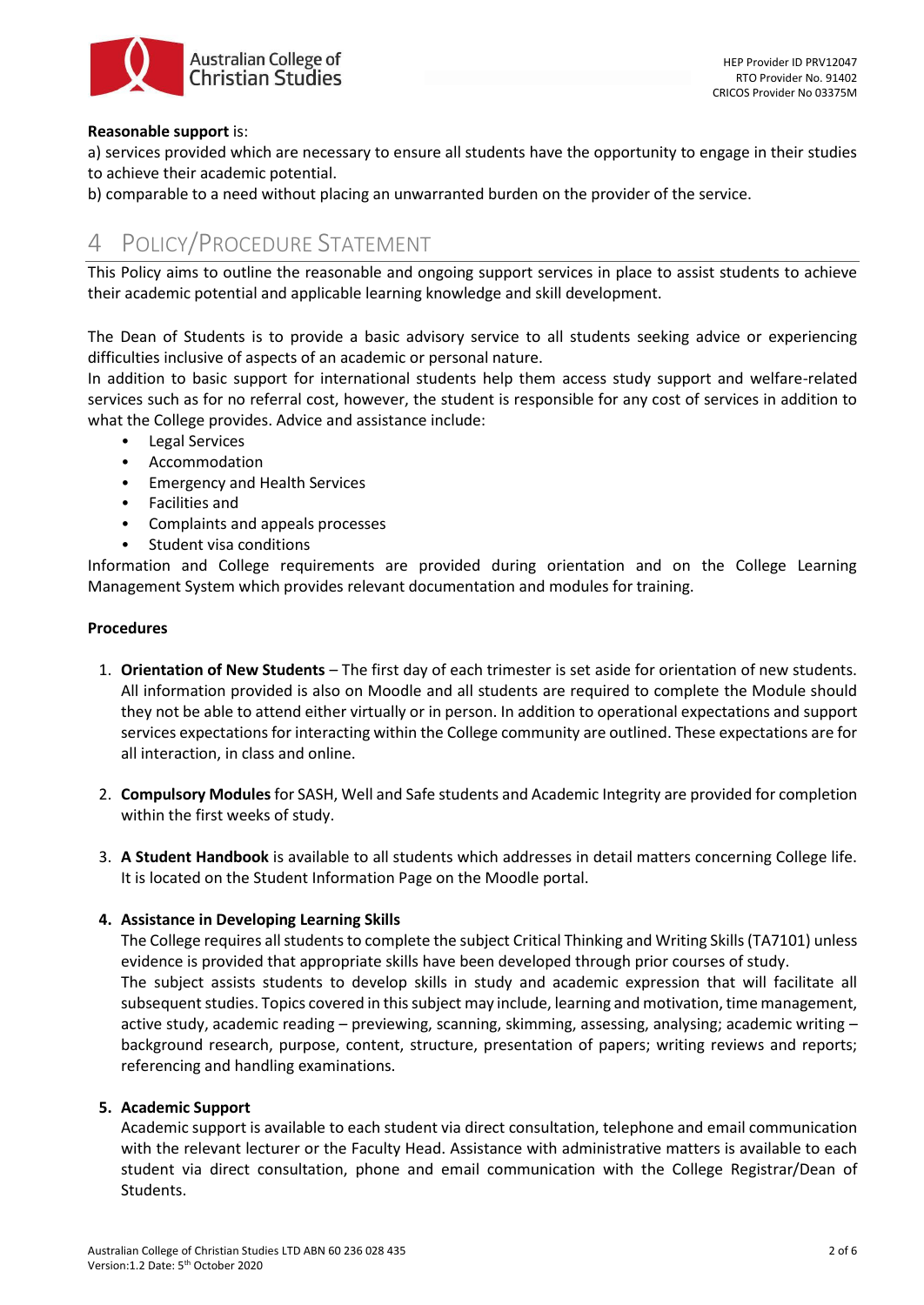Australian College of **Christian Studies** 

Students are encouraged to discuss academic essay writing and correct referencing as well as any current academic issue that may need clarification and assistance with the relevant lecturer or Faculty Head.

The Dean of Students is responsible for the maintenance of an Academic Support List. The list is updated at the commencement of each trimester based on the previous trimester marks of each student and in consultation with lecturers and each Faculty Head. Students on the list may be invited to participate in a series of tutorial sessions, either on-line or face to face, with their Faculty Head during which issues of academic concern are discussed and appropriate assistance provided.

Students are provided English language assistance through the assistance of an English Language Tutor and academic writing and referencing assistance through the relevant Faculty Head.

#### **6. Online learning support**

Support for online learners is in conjunction with all forms of support outlined. Faculty and staff are aware of the need to maintain all standards of communication, privacy and respect for their own liaison and interaction with students and also between students. The PEER resources provided by TEQSA for the provision of a safe online learning environment is also applicable to ACCS.

#### **7. Course Progression Review**

Students are to consult with their respective Faculty Head prior to each subject enrolment so as to ensure that their subject selections conform with their course progression. The student in consultation with the Faculty Head decides on a progression plan for their study for each semester and this progression plan is recorded on the "Record of Progress" document. A copy of each student's record of progress is maintained by the Dean of Students and the Faculty Head and updated for each subject enrolment.

#### 8. **Lecturer's Student Evaluations**

After the date of presentation of the first assessment task lecturers may submit an evaluation of students who they deem are at academic risk at a regular Faculty meeting.

Any action deemed necessary by the faculty is monitored by the lecturer and the Dean of Academics. Actions may include the adoption of a more formalised "student at risk" and "academic support" procedures.

#### **9. Professional/vocational aptitude**

The purpose of ACCS is to provide academic and practical training that will enhance a student's capacity to successfully enter the career or vocation commensurate with their course of study.

Should the college become aware of circumstances that may mitigate against a student's successful participation in the career or vocation associated with their course of studies the following protocol will apply:

- A cause for concern is to be documented in the first instance by the Dean of Students.
- The Dean of Students will report the cause for concern to the Faculty Executive.
- The Principal, or designated staff representative, will interview the student.
- On the basis of the cause for concern, the student may be advised to withdraw from further studies at ACCS in which case the student will receive full credit for study undertaken.
- Alternatively, a professional/vocational assistance process may be offered to the student with the intention of developing skills and aptitudes considered necessary for the student's future success.
- If deemed necessary, the Principal will submit a report of the interview and outcome to the ACCS Academic Board with a recommendation for any further action.
- Should the Academic Board recommend that the student may be at risk of not having the aptitude suitable for the career or vocation in question, the student may be requested to withdraw from further studies at ACCS.
- The College Principal will notify the student of this decision.
- The student will be offered professional and or vocational counselling.
- The student has the right of appeal in accordance with the ACCS Grievance Handling Procedure.

#### **10. Financial Matters**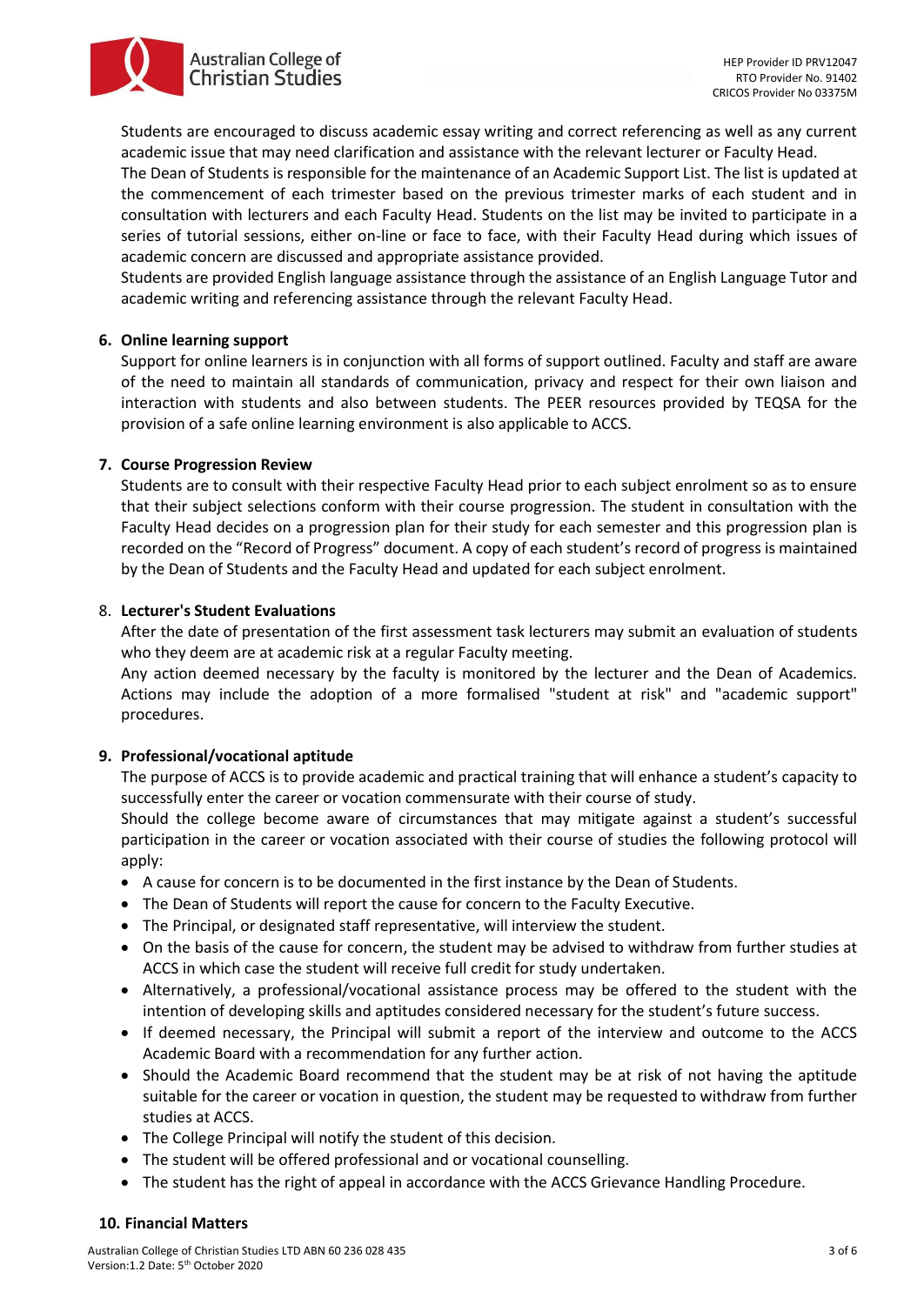

Students financial capability to support themselves during studies is discussed at the initial application interview. Students are presented with information about student and course related fees, available student concessions; budgeting; access to student welfare services; and balancing work and study. Throughout each semester, students are able to seek assistance on financial matters from the Registrar. Every effort will be made to accommodate students with financial difficulties.

#### **11. Counselling**

Students are encouraged to discuss matters related to College life with faculty members. Where personal problems are of concern to students, a Counsellor and chaplain are available at the College, although for problems unrelated to their College studies, students are normally advised to seek help through their own churches or through appointments with professionals outside the College.

Where problems directly relate to courses or subjects, students are encouraged to directly contact the lecturers/faculty-head concerned or the Dean of Students, who may offer help or suggest alternative avenues of help. Lecturer contact information is included on all Subject Information Booklets to assist students. Senior students may be assigned to assist junior students with study difficulties, as necessary.

#### **12. Student Life and communication**

All students have access to the Student Handbook at the commencement of his/her course of study through the Student Page on Moodle. This document outlines student's rights and responsibilities and includes details of assessment arrangements, student support and other information in regard to College life in general.

Accurate course information is accessible on the College website. Students are also given details of the progression of their course to assist with enrolment in correct subjects.

Important changes or additions are advised to students via social media, email and /or the website.

#### **13.Notification of results**

The College will notify students of academic results as soon as practicable, and in any case, not later than two calendar months, after the end of the relevant semester, together with advice of their eligibility to continue with further studies and/or to graduate. Students have access to all their subject results via the Student Page on the ACCS website.

#### **14.Personal Issues**

Students with personal problems should consult the Student Counsellor who will make every effort to help resolve the matter in question and/or arrange referrals where needed. Where appropriate, students will be referred to their local pastors.

#### **15.Relational problems**

Students with relational problems should consult the Student Counsellor who will make every effort to help resolve the matter in question and/or arrange referrals where needed. If this is not possible or appropriate (for example, in the absence of the Student Counsellor), students should consult another staff or faculty member. Where appropriate, students will be referred to their local pastors.

#### **16. Students with specific disadvantages**

Where necessary, the College faculty, through the Dean of Students, provides special additional support and direction to students of non-English-speaking cultural background, students who are from socially disadvantaged background, and students with poor literacy skills. The College is also committed to accommodating students who have physical disabilities and related needs. Support Services are provided in the form of extra time for completing assessments, special tutoring or any specific support for physical disability as College resources permit.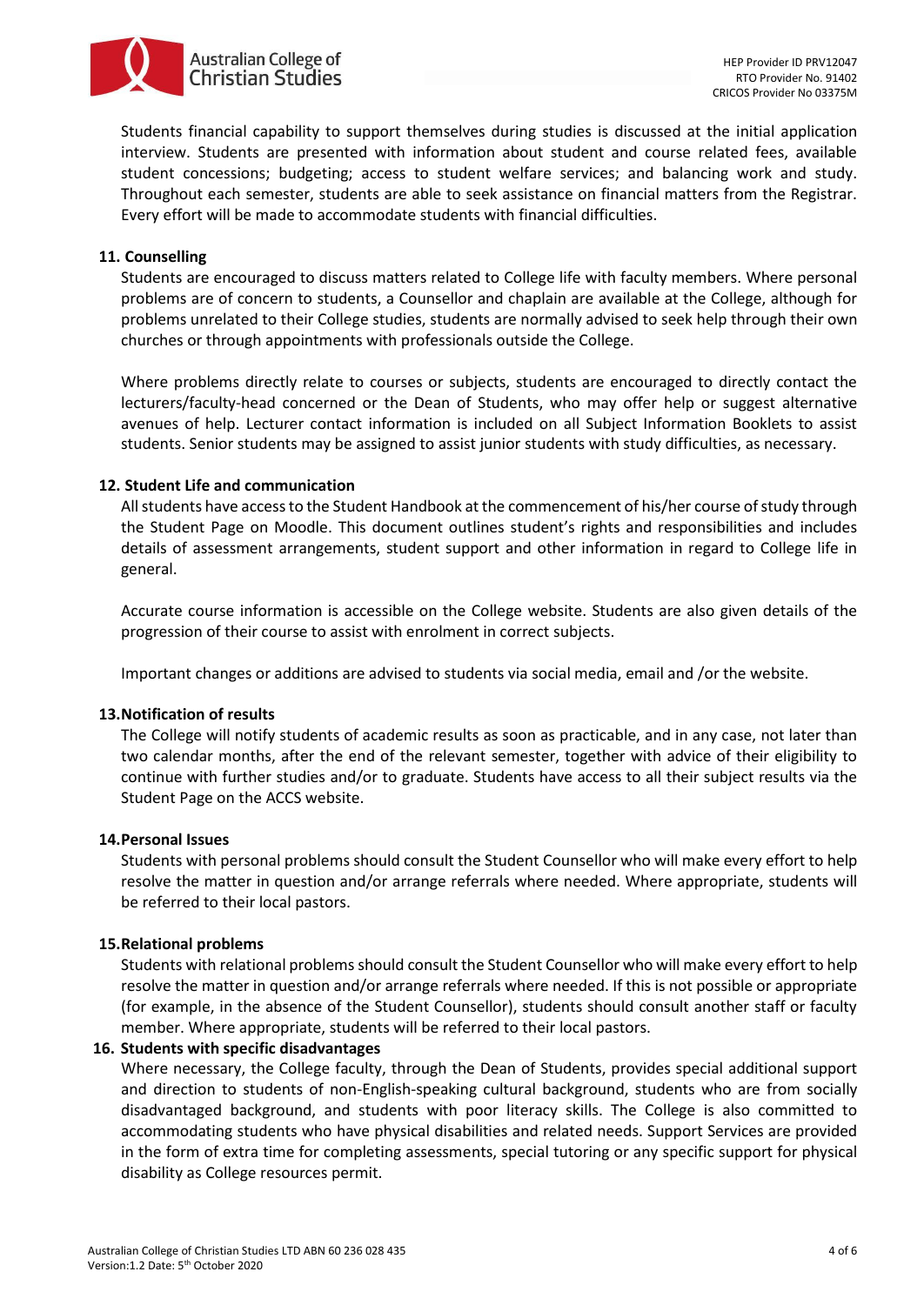

#### **17.Student safety**

The personal well-being and safety of on campus and online students is taken seriously by the College. The following actions will be rigorously applied:

Should any student consider that their personal well-being or safety is comprised while on campus the student is to immediately notify the Dean of Students or the College Principal. The student's confidentially will be safeguarded if the report is of a private or personal nature. Appropriate action will be taken by the College to ensure the well-being and safety of the student.

On-line students who consider their personal well-being or safety is compromised by inappropriate on-line communication by a member of the College staff or another student are to report their concern immediately to the Dean of Students or the Principal. The College will respond immediately to the report to ensure the preservation of privacy and online security for each ACCS student.

ACCS considers any form of sexual harassment or assault, whether physical or verbal, as totally unacceptable. Any student who feels they are a victim of such harassment or assault by a fellow student or member of the college staff, has the right to immediately notify the Principal, another senior member of the college staff, or the College Counsellor. The protection and privacy of the reporting student will be treated as a priority. Specific processes and actions to be taken commensurate with the report are detailed in the ACCS SASH policy.

#### **18.Grievance procedures**

All grievances should follow the procedures laid down in ACCS' Grievance Handling Policy.

#### **For policy management:**

Academic – The Academic Dean and The Dean of Studies

Student Services – The Dean of Students/ Registrar

- 1. 1.1 Student responsibilities include:
	- a. ensuring the appropriate staff or faculty at the College are aware of need
	- b. participating in orientation events and completing the required modules
	- c. making use of student support services should they be required and or recommended.
- 2. 2.1 College staff and Faculty responsibilities include:
	- a. the orientation presented for all new students at the commencement of each trimester.
	- b. new students complete the modules for safety and well being
	- c. ensuring students with academic needs are supported
	- d. ensuring students are provided information on the Code of Conduct, Rights, Responsibilities and various related policies.
	- e. supporting new students to settle successfully into the course, inclusive of those with differing educational and cultural background, entry pathway, mode or place of study
	- f. ensuring College website, Moodle and handbook provide students with information on student support services and relevant staff contacts to access reasonable support services
	- g. promoting a safe environment and advising students on appropriate actions to ensure they are safe and secure in both campus and online environments
- 3. The Student Support Officer and Student Well and safe Committee is responsible for:
	- a. It is the responsibility of Student Support Officers to respond to student enquiries and the Student Contact Officer to be a first contact for students. Where student enquiries or needs are beyond the scope of training, knowledge or experience of the Student Support Officer they must seek advice from the Registrar.
	- b. Student Support Officers shall be responsible for initiating the Critical Incident procedures if they have deemed it a Critical Incident.
	- c. Student Support Officers shall maintain a written record of any critical incident and remedial action taken by the registered provider for at least two years after the overseas student ceases to be an accepted student.